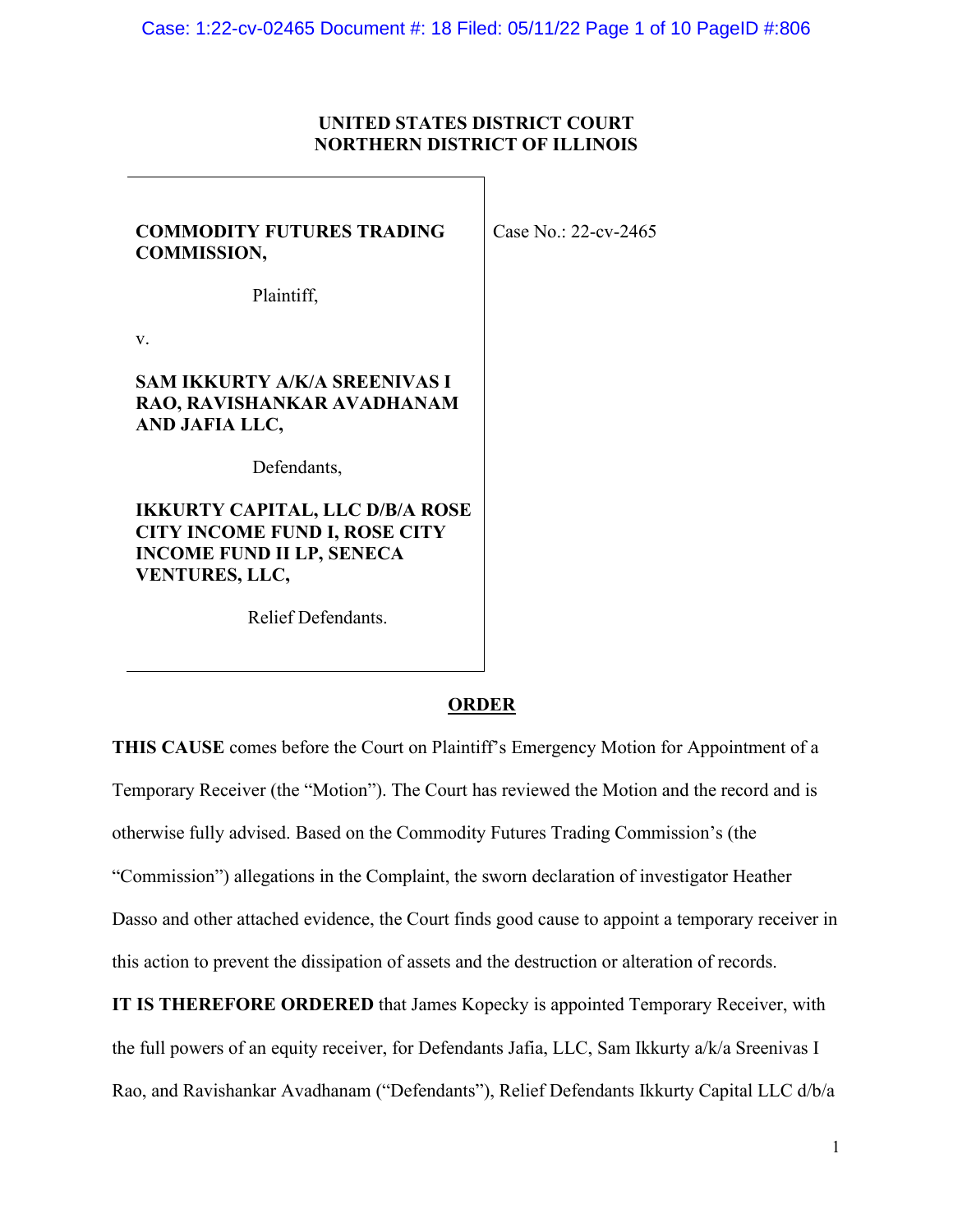### Case: 1:22-cv-02465 Document #: 18 Filed: 05/11/22 Page 2 of 10 PageID #:807

Rose City Income Fund I, Rose City Income Fund II LP, and Seneca Ventures, LLC ("Relief Defendants"), and any affiliates or subsidiaries owned or controlled by Defendants or Relief Defendant (the "Receivership Defendants"), and of all the funds, properties, premises, accounts, income, now or hereafter due or owing to the Receivership Defendants, and other assets directly or indirectly owned, beneficially or otherwise, by the Receivership Defendants (the "Receivership Estate").

## **I. DUTIES AND AUTHORITY OF TEMPORARY RECEIVER**

**IT IS FURTHER ORDERED** that the Temporary Receiver is directed and authorized to accomplish the following:

A. Assume full control of the Receivership Defendants by removing Defendants and any officer, independent contractor, employee, or agent of the Receivership Defendants, from control and management of the affairs of the Receivership Defendants as the Temporary Receiver deems appropriate;

B. Take exclusive custody, control, and possession of the Receivership Estate, which includes but is not limited to complete authority to sue for, collect, receive, and take possession of all goods, chattels, rights, credits, moneys, effects, land, leases, books, records, work papers, and records of accounts, including computer-maintained information, contracts, financial records, funds on hand in banks and other financial institutions, and other papers and records of the Receivership Defendants and customers or clients of any of the Receivership Defendants' business activities whose interests are now held by or under the direction, possession, custody or control of the Receivership Defendants;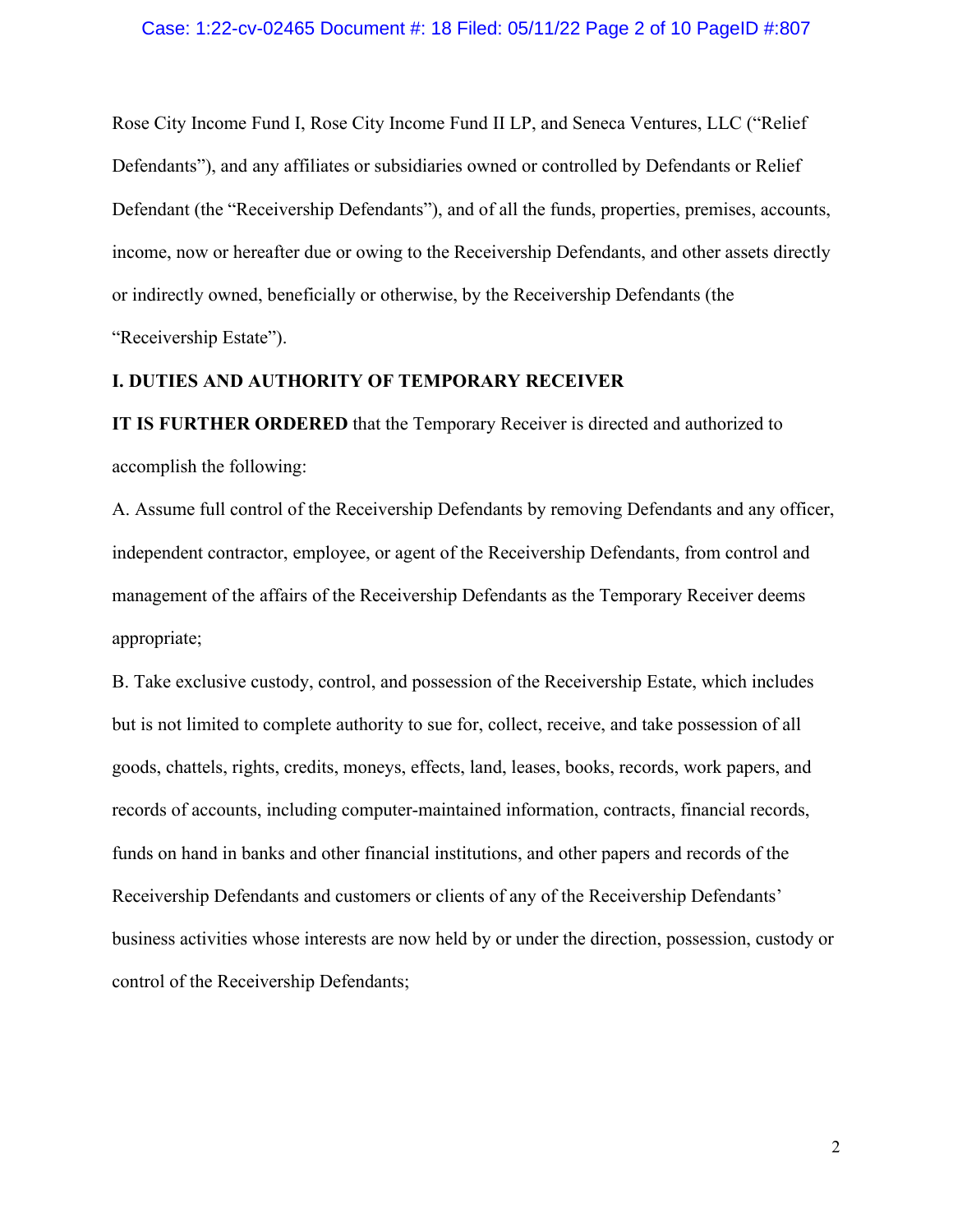### Case: 1:22-cv-02465 Document #: 18 Filed: 05/11/22 Page 3 of 10 PageID #:808

C. Take all steps necessary to secure the business and other premises under the control of the Receivership Defendants, including but not limited to residential and business premises located in or around Portland, Oregon and Aurora, Illinois;

D. Perform all acts necessary, including the suspension of operations, to conserve, hold, manage, and preserve the value of the Receivership Estate in order to prevent an irreparable loss, damage, or injury to any customers or clients of any of the Receivership Defendants' business activities; E. Prevent the withdrawal or misapplication of funds entrusted to the Receivership Defendants, and otherwise protect the interests of any customers or clients of any of the Receivership Defendants' business activities;

F. Manage and administer the Receivership Defendants and the Receivership Estate by performing all acts incidental thereto that the Temporary Receiver deems appropriate, including hiring or dismissing any and all personnel, suspending operations, and/or entering into agreements, including but not limited to (1) the retention and employment of investigators, attorneys or accountants, appraisers, and other independent contractors and technical specialists of the Temporary Receiver's choice, including without limitation members and employees of the Temporary Receiver firm, to assist, advise, and represent the Temporary Receiver and (2) the movement and storage of any equipment, furniture, records, files or other physical property of the Receivership Defendants;

G. Collect all money owed to the Receivership Defendants;

H. Initiate, defend, compromise, adjust, intervene in, dispose of, or become a party to any actions or proceedings in state, federal or foreign court that the Temporary Receiver deems necessary and advisable to preserve or increase the value of the Receivership Estate or that the

3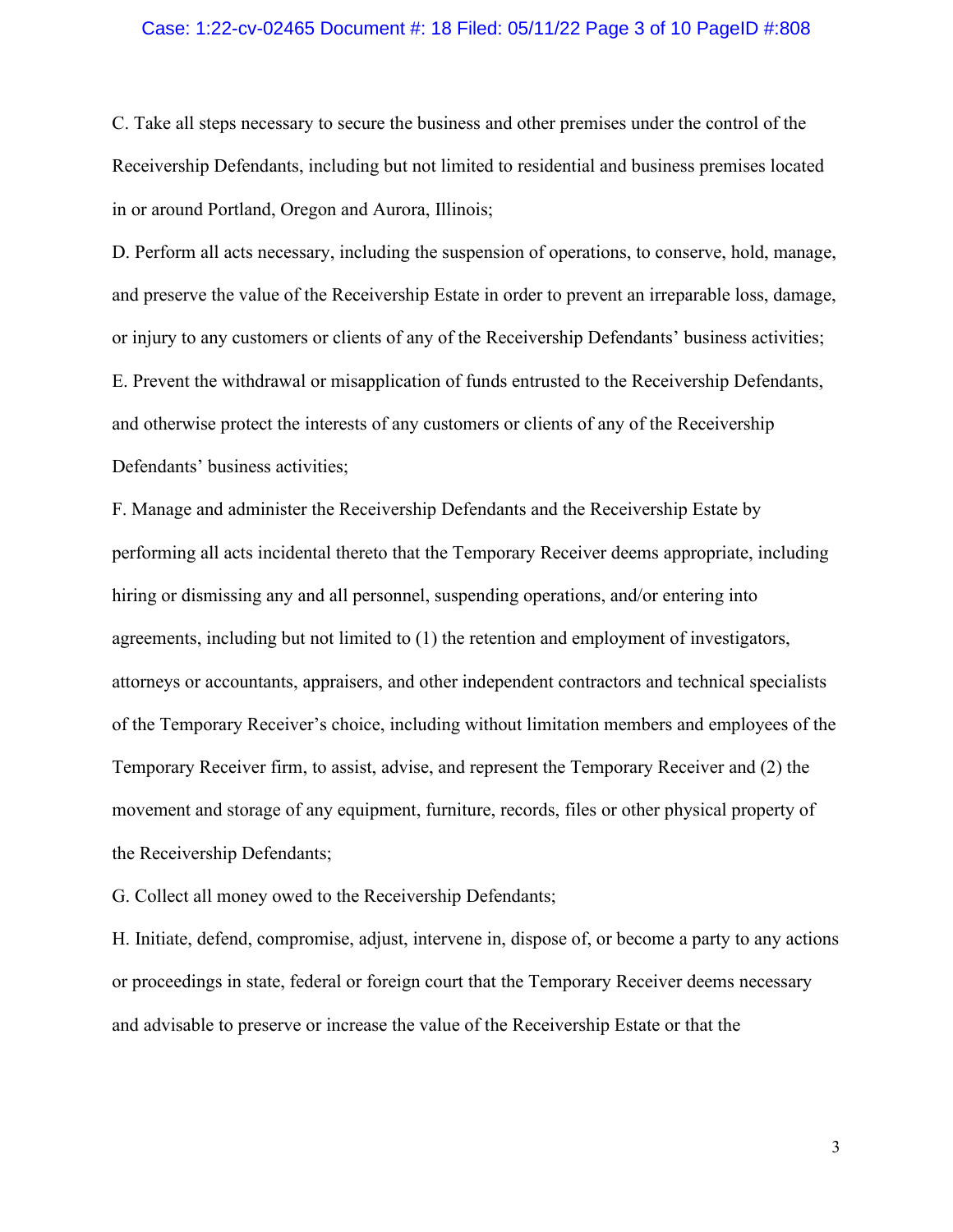### Case: 1:22-cv-02465 Document #: 18 Filed: 05/11/22 Page 4 of 10 PageID #:809

Temporary Receiver deems necessary and advisable to carry out the Temporary Receiver's mandate under this Order;

I. Issue subpoenas to obtain documents and records pertaining to the receivership and conduct discovery in this action on behalf of the Receivership Estate;

J. Open one or more bank accounts and deposit all funds of the Receivership Estate in such designated accounts and make all payments and disbursements from the Receivership Estate from such accounts;

K. Make payments and disbursements from the Receivership Estate that are necessary or advisable for carrying out the directions of, or exercising the authority granted by, this Order, provided that the Temporary Receiver shall apply to the Court for prior approval of any payment of any debt or obligation incurred by the Receivership Defendants prior to the date of entry of this Order, except for payments that the Temporary Receiver deems necessary or advisable to secure the Receivership Estate from immediate and irreparable loss; and

L. Maintain written accounts itemizing receipts and expenditures, describing properties held or managed, and naming the depositories holding funds or other assets of the Receivership Estate; make such written accounts and supporting documentation available to the Commission for inspection; and, within sixty (60) days of being appointed and periodically thereafter, as directed by the Court, file with the Court and serve on the parties a report summarizing efforts to marshal and collect assets, administer the Receivership Estate, and otherwise perform the duties mandated by this Order.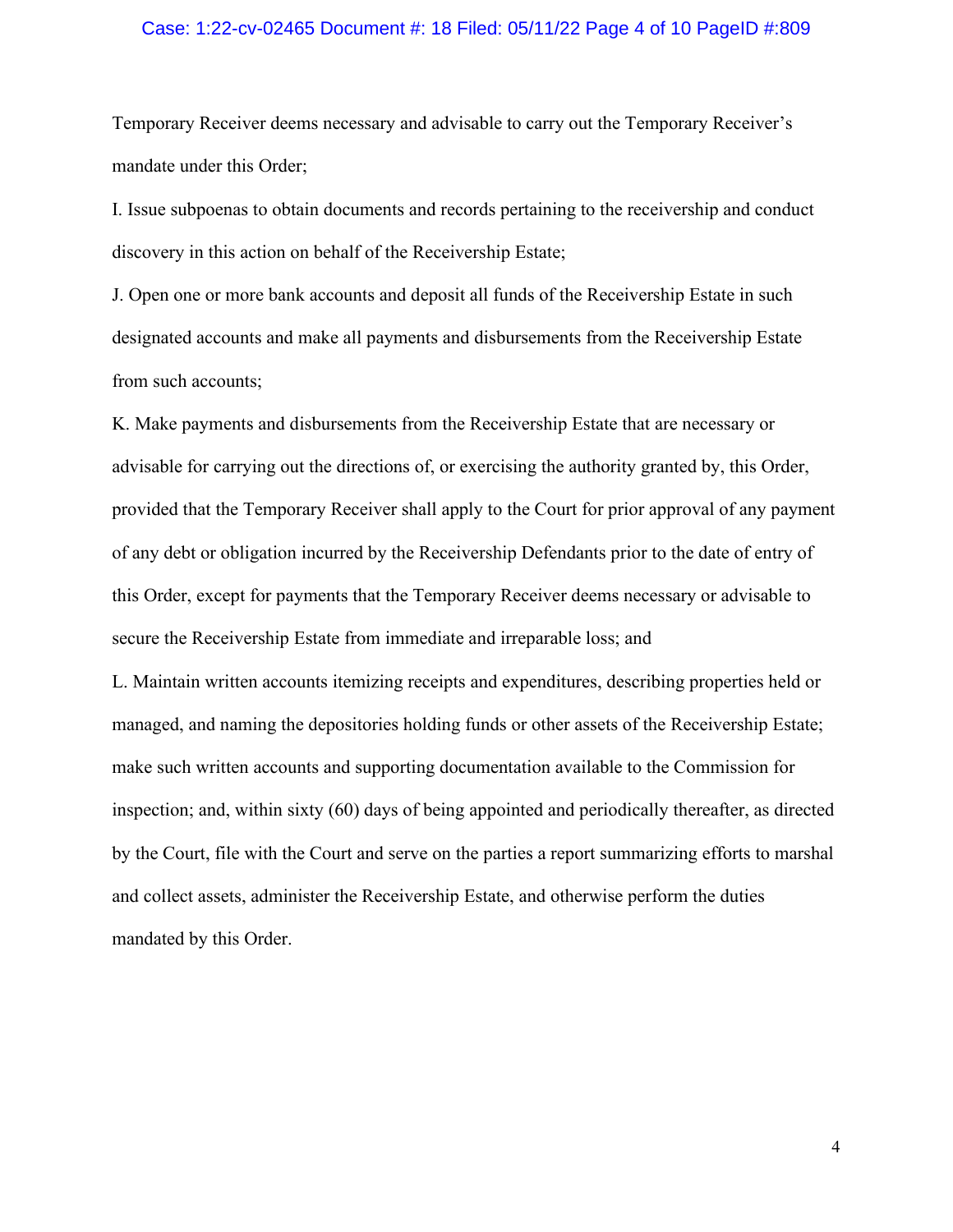## **II. ACCOUNTING AND TRANSFER OF FUNDS AND RECORDS TO THE TEMPORARY RECEIVER**

**IT IS FURTHER ORDERED** that, absent a valid assertion by Defendants and/or Relief Defendants of their rights against self-incrimination under the Fifth Amendment, each Defendant and Relief Defendant shall, within five (5) business days following the service of this Order: A. Provide the Temporary Receiver with a full detailed accounting of all funds, records, and assets, including the assets inside and outside of the United States that are held by each Defendant and Relief Defendant, for their benefit, or under their direct or indirect control, whether jointly or singly;

B. Transfer to the territory of the United States and deliver to the possession, custody, and control of the Temporary Receiver all records, funds, and assets (other than real property) located outside of the United States that are held by each Defendant and Relief Defendant for their benefit or under their direct or indirect control, whether jointly or singly; and C. Provide the Temporary Receiver access to all records of accounts or assets of Defendants and Relief Defendant held by financial or brokerage institutions located within or outside the territorial United States by signing any necessary consent forms.

**IT IS FURTHER ORDERED** that, absent a valid assertion by Defendants and/or Relief Defendants of their individual rights against self-incrimination under the Fifth Amendment, Defendants and Relief Defendants shall, within 24 hours of the issuance of this Order, cause to be prepared and delivered to the Temporary Receiver a detailed and complete schedule of all passwords and identification (ID) numbers for all websites, cloud storage services, email and smartphone accounts, and all accounts at any bank, financial institution or brokerage firm (including any introducing broker, futures commission merchant, or off-exchange trading account) controlled or operated by Defendants and Relief Defendants or to which Defendants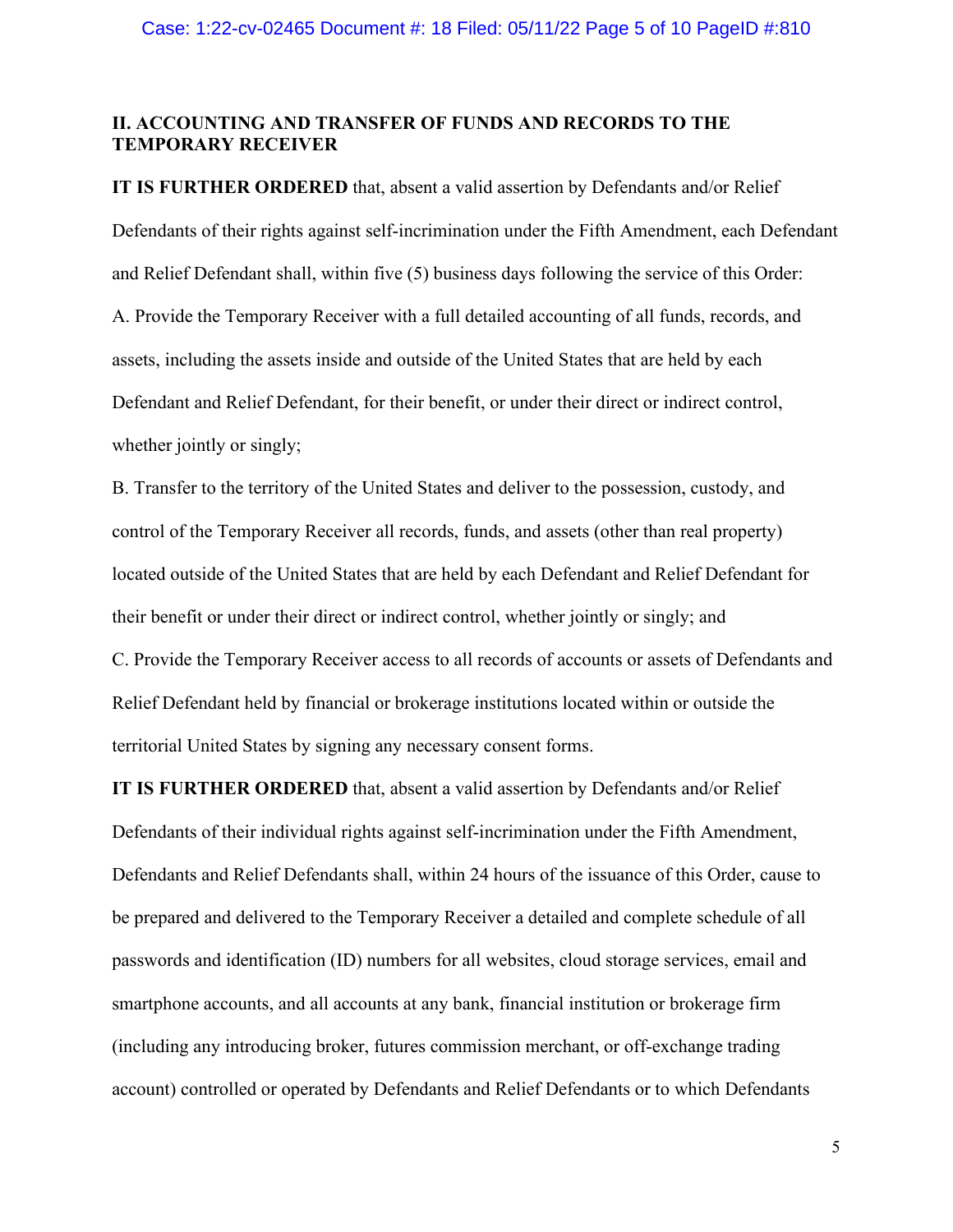### Case: 1:22-cv-02465 Document #: 18 Filed: 05/11/22 Page 6 of 10 PageID #:811

and Relief Defendants have access in connection with their business activities and business and personal finances.

**IT IS FURTHER ORDERED** that, absent a valid assertion by Defendants and/or Relief Defendants of their individual rights against self-incrimination under the Fifth Amendment, Defendants shall, within 24 hours of the issuance of this Order, cause to be prepared and delivered to the Temporary Receiver a detailed and complete schedule of all passwords to, and the location and make and model of, all computers and mobile electronic devices owned and/or used by Defendants and Relief Defendants in connection with their business activities and business and personal finances. The schedules required by this section shall include at a minimum the make, model, and description of each, along with the location, the name of the person primarily assigned to use the computer and/or mobile device, and all passwords necessary to access and use the software contained on the computer and/or mobile device.

### **III. TURNING OVER PROPERTY TO THE TEMPORARY RECIEVER**

**IT IS FURTHER ORDERED** that upon service of this Order, and absent a valid assertion by Defendants of their individual rights against self-incrimination under the Fifth Amendment, Defendants, Relief Defendants, and any other person or entity served with a copy of this Order, shall immediately, or within such time as permitted by the Temporary Receiver in writing, deliver over to the Temporary Receiver:

A. Possession and custody of all funds, assets, property, and all other assets, owned beneficially or otherwise, wherever situated, of the Receivership Defendants;

B. Possession and custody of records of the Receivership Defendants in connection with their business activities and business and personal finances, including but not limited to all books and records of accounts, all financial and accounting records, balance sheets, income statements,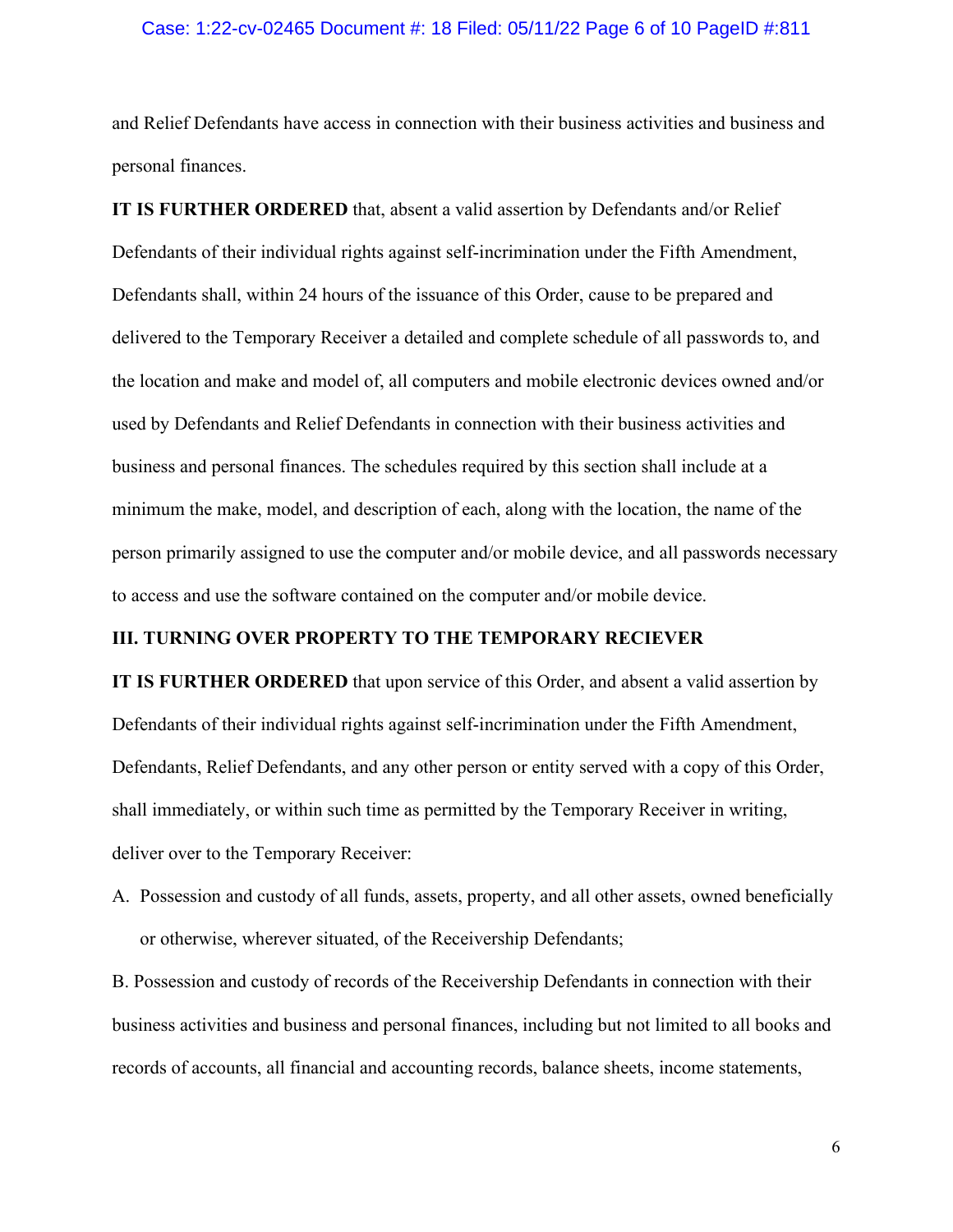### Case: 1:22-cv-02465 Document #: 18 Filed: 05/11/22 Page 7 of 10 PageID #:812

bank records (including monthly statements, canceled checks, records of wire transfers, and check registers), client lists, title documents, and other records of the Receivership Defendants; C. Possession and custody of all funds and other assets belonging to members of the public now held by the Receivership Defendants;

D. All keys, computer passwords, entry codes, and combinations to locks necessary to gain or to secure access to any of the assets or records of the Receivership Defendants, including but not limited to access to the Receivership Defendants' business premises, means of communication, accounts, computer systems, mobile electronic devices or other property; and

E. Information identifying the accounts, employees, properties or other assets or obligations of the Receivership Defendants.

### **IV. DIRECTIVE TO COOPERATE WITH TEMPORARY RECEIVER**

**IT IS FURTHER ORDERED** that, absent a valid assertion by Defendants and/or Relief Defendants of their individual rights against self-incrimination under the Fifth Amendment, Defendants, Relief Defendants, and all other persons or entities served with a copy of this Order, shall cooperate fully with and assist the Temporary Receiver. This cooperation and assistance shall include, but is not limited to, providing any information to the Temporary Receiver that the Temporary Receiver deems necessary to exercise her authority as provided in this Order; providing any password required to access any computer or electronic files in any medium; and discharging the responsibilities of the Temporary Receiver under this Order, and advising all persons who owe money to the Receivership Defendants that all debts should be paid directly to the Temporary Receiver.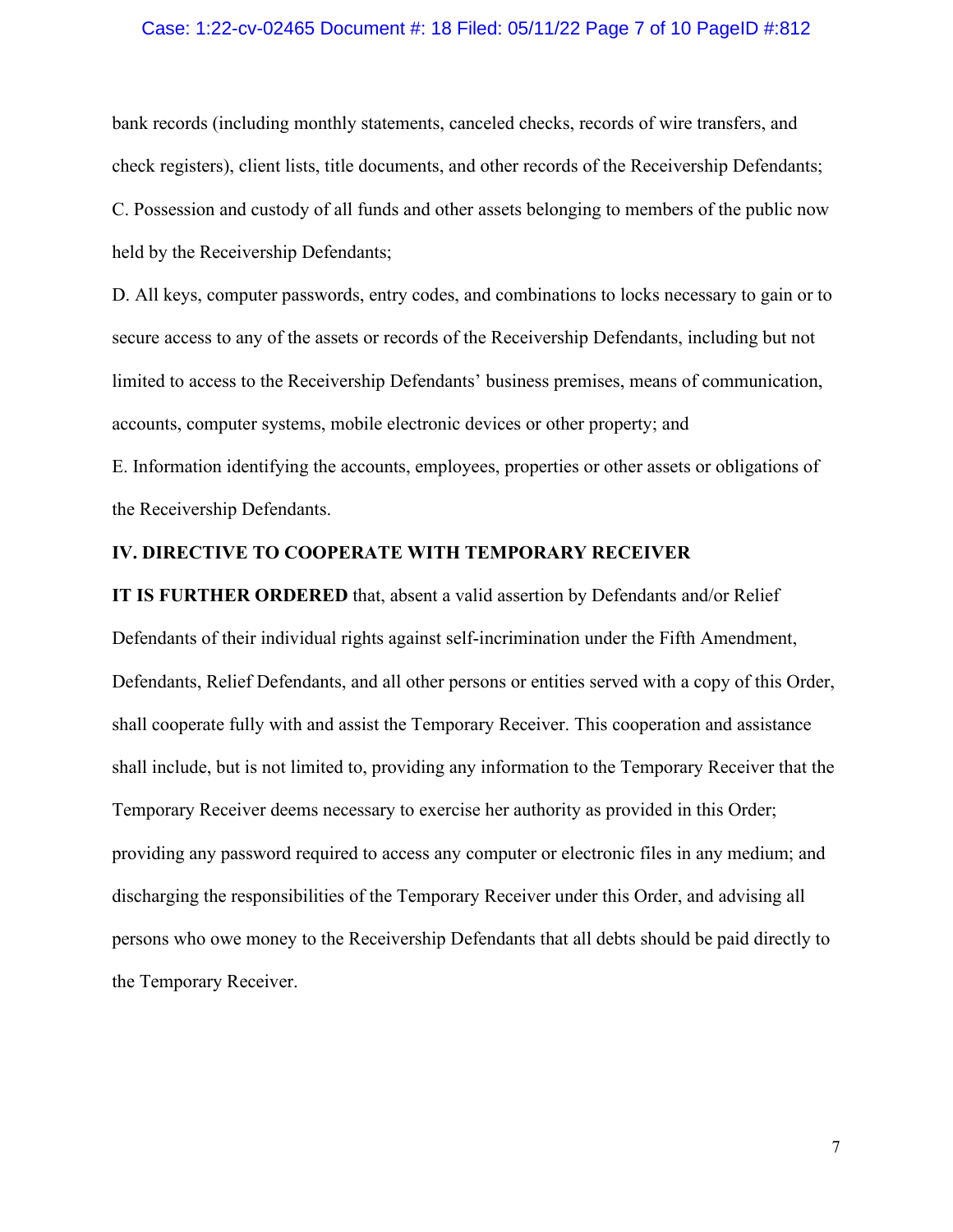### **V. STAY ON ACTIONS AGAINST THE RECEIVERSHIP DEFENDANTS**

**IT IS FURTHER ORDERED** that except by leave of the Court, during the pendency of the receivership ordered herein, Defendants, Relief Defendants, and all other persons and entities be and hereby are stayed from taking any action (other than the present action by the Commission) to establish or enforce any claim, right, or interest for, against, on behalf of, in, or in the name of, the Receivership Defendants, the Temporary Receiver, the receivership assets, or the Temporary Receiver's duly authorized agents acting in their capacities as such, including but not limited to the following actions:

A. Petitioning, or assisting in the filing of a petition, that would cause the Receivership Defendants to be placed in bankruptcy;

B. Commencing, prosecuting, litigating or enforcing any suit or proceeding against any of the Receivership Defendants, or any of their subsidiaries or affiliates, except that such actions may be filed to toll any applicable statute of limitations;

C. Commencing, prosecuting, continuing or entering any suit or proceeding in the name or on behalf of any of the Receivership Defendants or any of their subsidiaries or affiliates;

D. Accelerating the due date of any obligation or claimed obligation, enforcing any lien upon, or taking or attempting to take possession of, or retaining possession of, property of the Receivership Defendants, or any of their subsidiaries or affiliates, or any property claimed by any of them, or attempting to foreclose, forfeit, alter, or terminate any of the Receivership Defendants' interests in property, including without limitation the establishment, granting, or perfection of any security interest, whether such acts are part of a judicial proceeding or otherwise;

8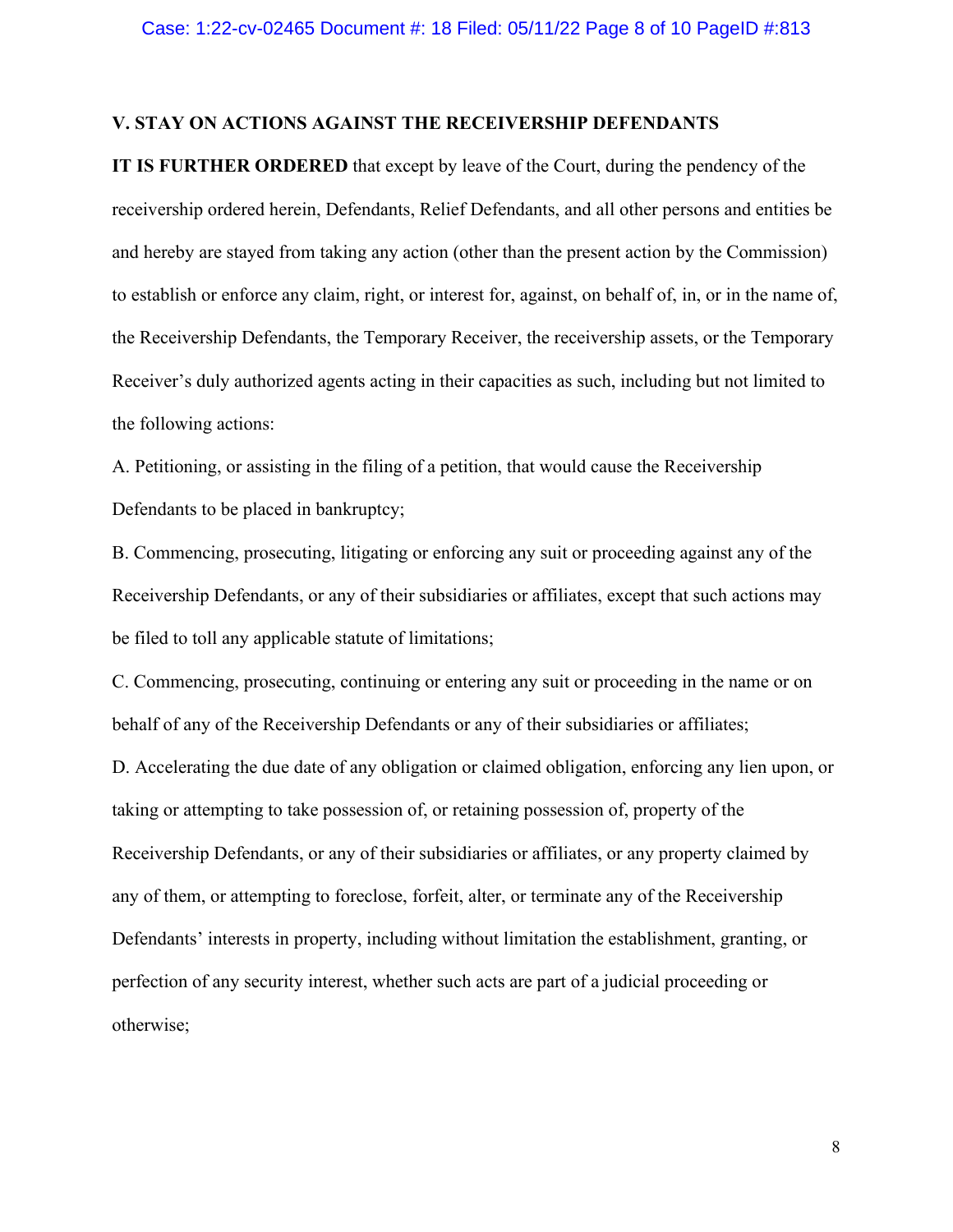### Case: 1:22-cv-02465 Document #: 18 Filed: 05/11/22 Page 9 of 10 PageID #:814

E. Using self-help or executing or issuing, or causing the execution or issuance of, any court attachment, subpoena, replevin, execution or other process for the purpose of impounding or taking possession of or interfering with, or creating or enforcing a lien upon, any property, wherever located, owned by or in the possession of the Receivership Defendants, or any of their subsidiaries or affiliates, or the Temporary Receiver, or any agent of the Temporary Receiver; and

F. Doing any act or thing whatsoever to interfere with the Temporary Receiver taking control, possession, or management of the property subject to the receivership, or to in any way interfere with the Temporary Receiver or to harass or interfere with the duties of the Temporary Receiver; or to interfere in any manner with the exclusive jurisdiction of this Court over the property and assets of the Receivership Defendants or their subsidiaries or affiliates pending a ruling on Plaintiff's Motion for Preliminary Injunction;

G. Provided, however, that nothing in this section shall prohibit any federal or state law enforcement or regulatory authority from commencing or prosecuting an action against the Receivership Defendants.

# **VI. COMPENSATION FOR TEMPORARY RECEIVER AND PERSONNEL HIRED BY THE TEMPORARY RECEIVER**

**IT IS FURTHER ORDERED** that the Temporary Receiver and all personnel hired by the Temporary Receiver as herein authorized, including counsel to the Temporary Receiver, are entitled to reasonable compensation for the performance of duties pursuant to this Order and for the cost of actual out-of-pocket expenses incurred by them for those services authorized by this Order that when rendered were (1) reasonably likely to benefit the receivership estate or (2) necessary to the administration of the estate. However, the Temporary Receiver and any personnel hired by the Temporary Receiver shall not be compensated or reimbursed by, or